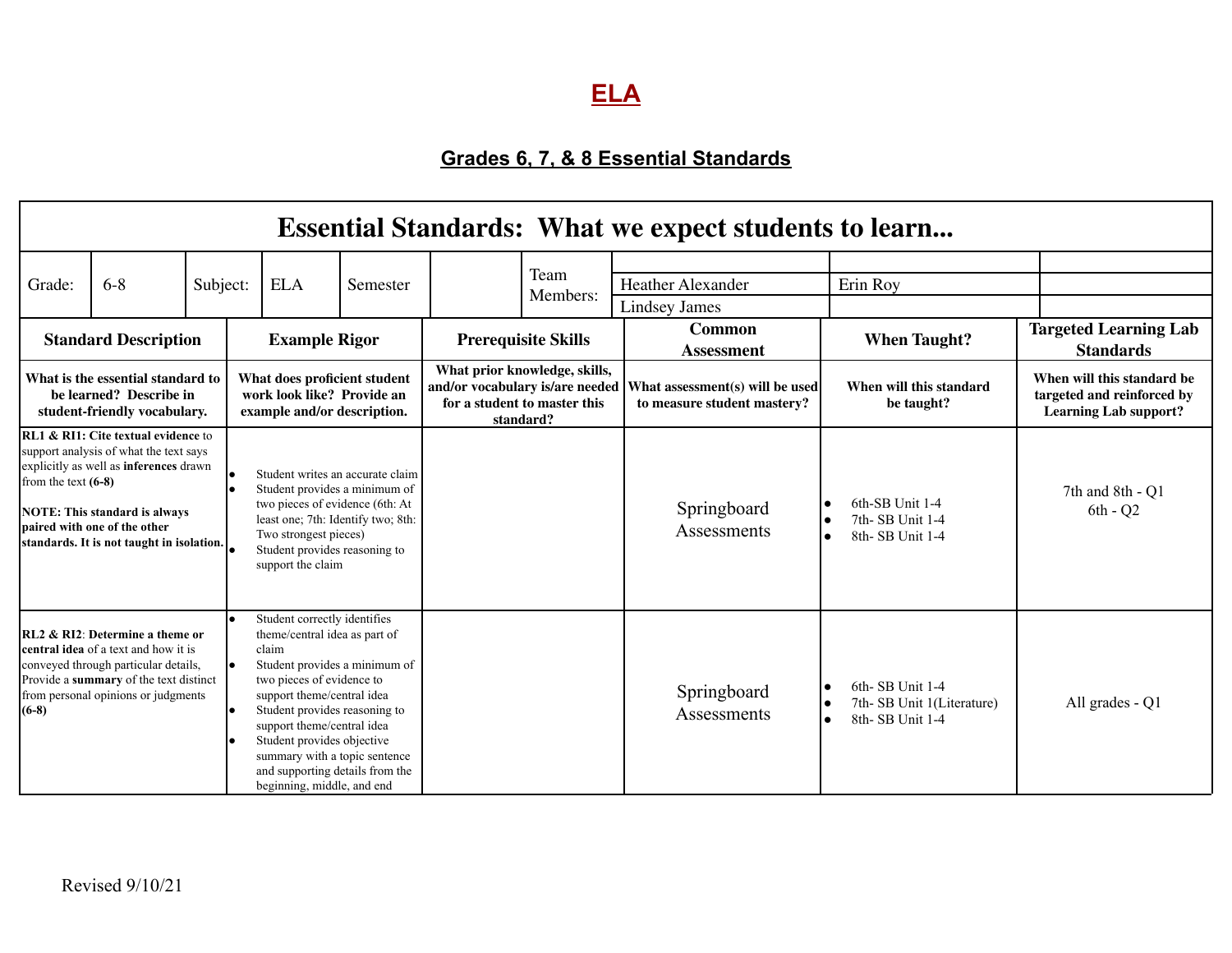| RL3: Analyze how particular elements<br>of a story or drama interact (how setting<br>shapes the characters or plot)                                                                                                             | Student describes how plot<br>unfolds and how a character<br>changes (6th)<br>Student analyzes how story<br>elements interact using evidence<br>from the text (7th)<br>Student analyzes how dialogue<br>or incidents propel the action,<br>reveal aspects of a character, or<br>provoke a decision within a<br>story using evidence from the<br>text(8th) | Springboard<br>Assessments | 6th-SB Unit 1-4<br>I۰<br>7th-SB Unit 3<br>l۰<br>8th-SB 1-4                                                                                                                                                                                     | 6th grade - Q1<br>7th and 8th - Q2 |
|---------------------------------------------------------------------------------------------------------------------------------------------------------------------------------------------------------------------------------|-----------------------------------------------------------------------------------------------------------------------------------------------------------------------------------------------------------------------------------------------------------------------------------------------------------------------------------------------------------|----------------------------|------------------------------------------------------------------------------------------------------------------------------------------------------------------------------------------------------------------------------------------------|------------------------------------|
| RL4 & RI4: Determine the meaning of<br>words and phrases as they are used in a $\bullet$<br>text, including figurative and<br>connotative meanings; analyze the<br>impact of specific word choices on<br>meaning and tone (6-8) | Student correctly identifies<br>different types of figurative<br>language and incorporates into<br>writing<br>Student understands the<br>difference between denotative<br>and connotative meanings of<br>words                                                                                                                                            | Springboard<br>Assessments | 6th-SB Unit1-4<br>7th-SB Unit 1, 4 (Literature)<br>I۰<br>8th- SB Unit 1,2,4<br>l e i                                                                                                                                                           | All grades - Q3                    |
| RI6: Determine an author's point of<br>view or purpose in a text and analyze<br>how the author acknowledges and<br>responds to conflicting evidence or<br>viewpoints (6-8)                                                      | Student identifies author's<br>perspective and is able to use<br>evidence to support claim about<br>the author's purpose                                                                                                                                                                                                                                  | Springboard<br>Assessments | 6th-SB Unit 3<br>I۰<br>8th-SB Unit 2,4<br>I۰<br>7th-SB Unit 1, 2<br>I۰                                                                                                                                                                         | All grades - Q3                    |
| L2: Demonstrate command of the<br>conventions of standard English<br>capitalization, punctuation, and spelling<br>when writing                                                                                                  | Student shows appropriate<br>application of spelling,<br>capitalization, and punctuation                                                                                                                                                                                                                                                                  | Springboard<br>Assessments | All Year                                                                                                                                                                                                                                       |                                    |
| W2: Write informative/explanatory<br>texts to examine a topic and convey<br>ideas, concepts, and information<br>through the selection, organization, and<br>analysis of relevant content (6-8)                                  | Student identifies a thesis<br>Student writes claims to support<br>thesis<br>Student reinforces claims with<br>supporting details and<br>text-based evidence in body<br>paragraphs<br>Student incorporates hook,<br>bridge, thesis in intro paragraph<br>Student writes a concluding<br>paragraph                                                         | Springboard<br>Assessments | 6th-SB Unit 2 (Embedded<br>assessment 1,2 -explanatory<br>essay)<br>6th-SB Unit 3 (Embedded<br>I۰<br>assessment 1-research)<br>7th-SB Unit 2 (Embedded<br>I۰<br>Assessment 1-Explanatory<br>Essay)<br>7th-SB Unit 3<br>I۰<br>8th- SB Unit 1-4, |                                    |